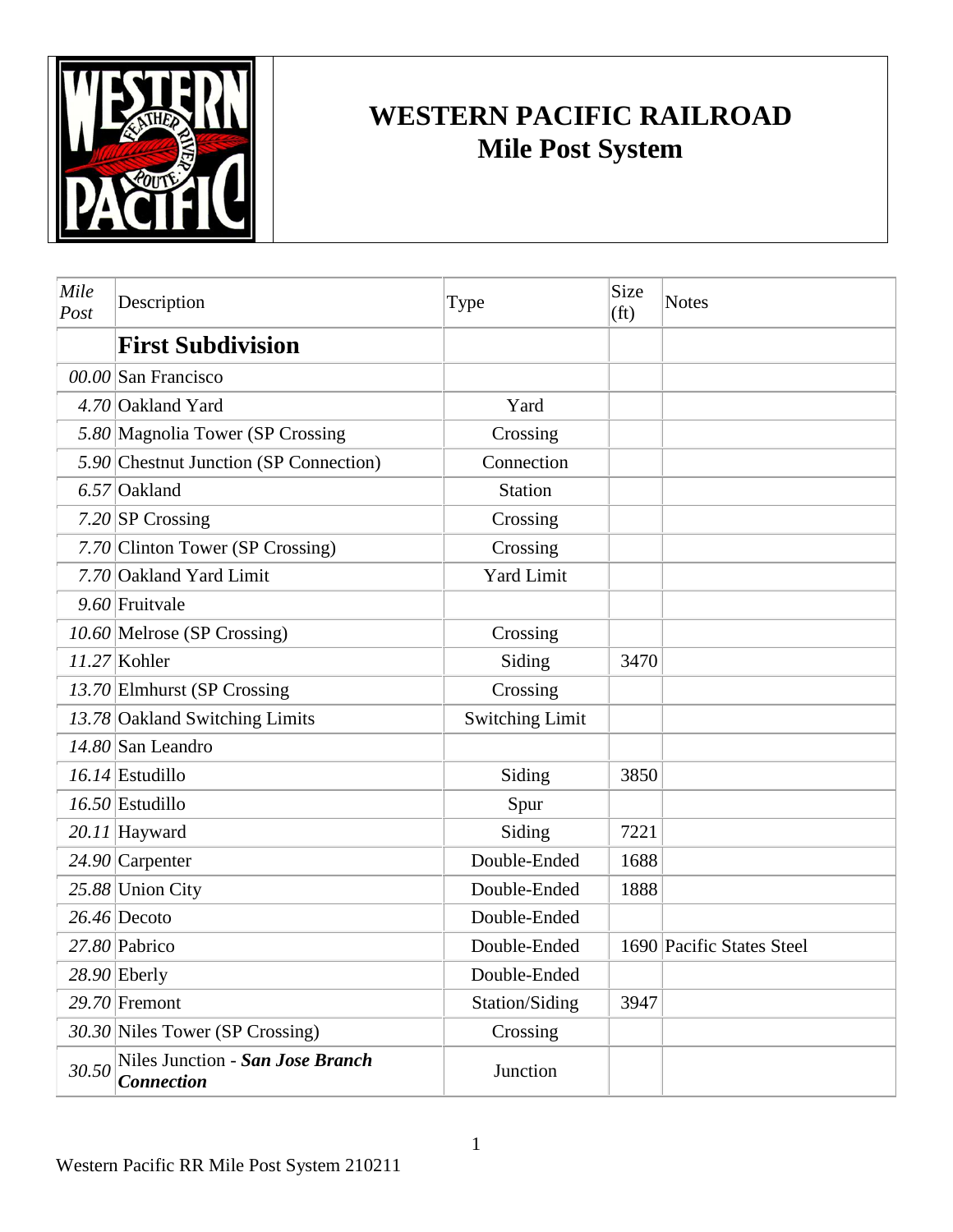|      | <b>San Jose Branch</b>                         |                |       |                                                                    |
|------|------------------------------------------------|----------------|-------|--------------------------------------------------------------------|
|      | $0.00$ Niles Junction                          |                |       |                                                                    |
|      | $3.38$ Irvington                               | Spur           | 535   |                                                                    |
| 4.92 |                                                | Siding         | 480   |                                                                    |
|      | 6.87 Warm Springs                              | Spur           | 545   |                                                                    |
|      | $8.00$ Curtner                                 | Spur           | 830   |                                                                    |
|      | $11.55$ Milpitas - East                        | Siding         | 3440  |                                                                    |
|      | $11.55$ Milpitas - West                        | Siding         |       | 3315 Ford Motor Company                                            |
|      | 14.17 Berryessa                                | Spur           | 630   |                                                                    |
|      | $17.50$ San Jose Yard                          | Yard           |       |                                                                    |
|      | 19.70 Valbrick (SP Crossing)                   | Crossing       |       |                                                                    |
|      | $20.30$ Willow Glenn (SP Crossing)             | Crossing       |       |                                                                    |
|      | $22.30$ West San Jose (SP Crossing)            | Crossing       |       |                                                                    |
|      | 23.06 San Jose Freight Station - End of Branch | Yard           |       |                                                                    |
|      | $32.12$ Tunnel 1                               | Tunnel         | 4321  |                                                                    |
|      | $33.39$ Tunnel 2                               | Tunnel         | 407   |                                                                    |
|      | 38.08 Hearst                                   | Siding         | 4320  |                                                                    |
|      | 41.66 Pleasanton                               | <b>Station</b> |       |                                                                    |
|      | $42.70$ Radum (SP Crossing)                    | Crossing       |       |                                                                    |
|      | $42.97$ Radum (SP Crossing)                    | Crossing       |       |                                                                    |
|      | $43.34$ Radum                                  | Double-Ended   |       | 1758 Kaiser Gravel Plant                                           |
|      | 44.60 Rhodes and Jamieson Spur                 | Spur           |       | Sand & Gravel>!-------------->                                     |
|      | 47.05 Livermore Team Track                     | Siding         | 4032  |                                                                    |
|      | 48.95 Trevarno Interchange                     | Spur           | 900   |                                                                    |
|      | 49.16 Trevarno Drill Track                     | Spur           |       | <b>ARMCO</b> (became Smith-<br>Scott Steel Pipe Co)                |
|      | 50.30 Lox Drill Track                          | Spur           |       | <b>Tank Car Repair Facility</b>                                    |
|      | 56.17 Altamont                                 | Siding         | 5444  |                                                                    |
|      | $57.67$ Tunnel 3                               | Tunnel         | 415   |                                                                    |
|      | $63.34$ Midway                                 | Siding         | 5663  |                                                                    |
|      | 72.79 Tracy - Tracy Branch Connection          | Siding         | 10688 | Triple E Packing<br>Kellog<br>Jewitt<br><b>Lone Star Materials</b> |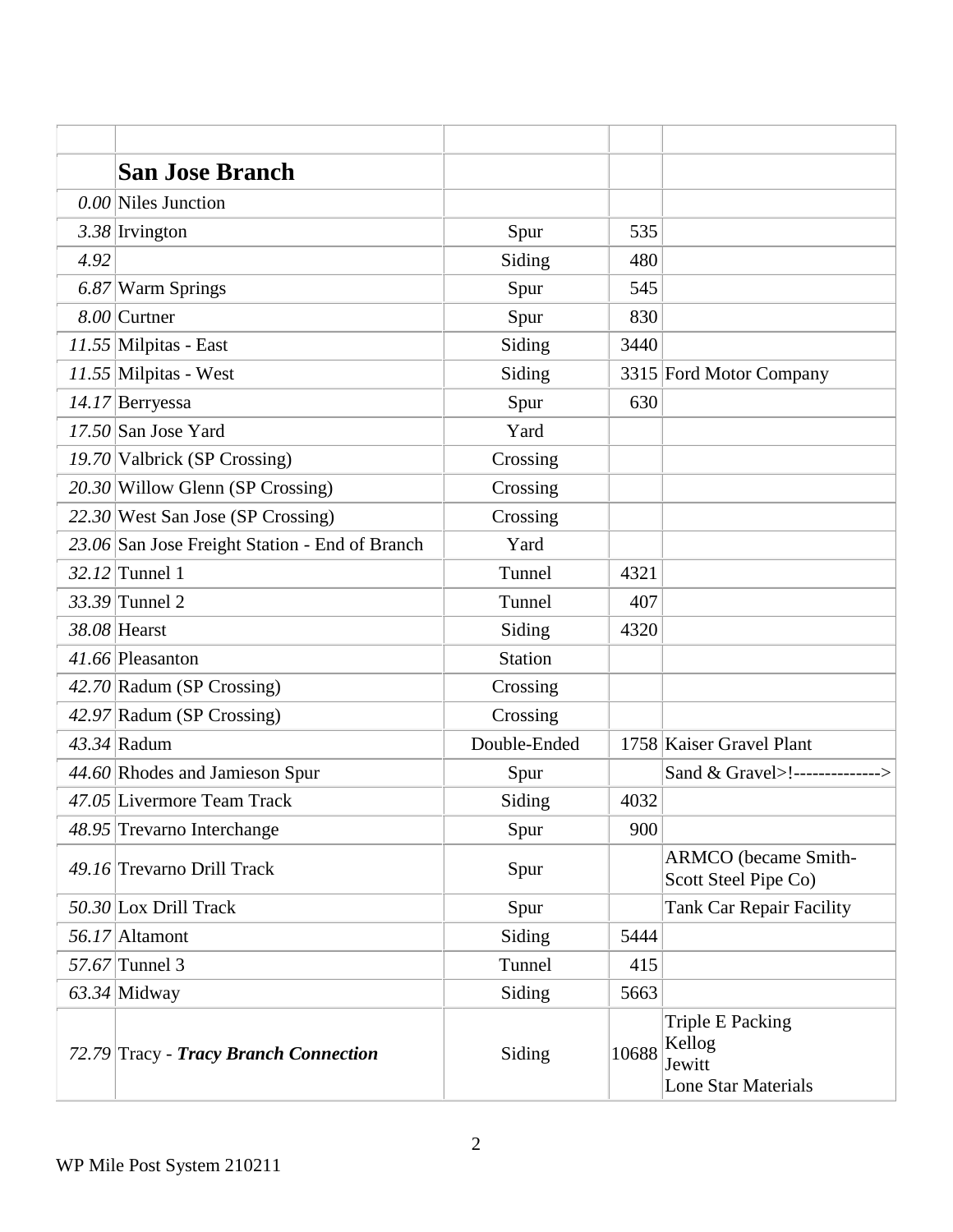|       | <b>Tracy Branch</b>                                       |                             |      |                                                                      |
|-------|-----------------------------------------------------------|-----------------------------|------|----------------------------------------------------------------------|
|       | $0.00$ Tracy                                              |                             |      |                                                                      |
|       | $1.70$ Kerlinger                                          |                             |      |                                                                      |
|       | $1.92$ Teekay                                             |                             |      |                                                                      |
|       | $2.00$ End of Branch                                      |                             |      |                                                                      |
|       | $73.77$ Lyoth                                             | Spur                        |      | Army Quarter Master Depot                                            |
|       | 74.05 Lyoth (SP Crossing & Connection)                    | Crossing/Connection         |      |                                                                      |
|       | 75.68 Cochran (Rhodes)                                    | Double-Ended                |      | <b>Cochran Fruits and</b><br>$760$ Vegetables<br><b>Rhodes Beans</b> |
|       | $82.14$ Wyche                                             | Siding                      | 5430 |                                                                      |
|       | 84.45 Lathrop (SP Crossing)                               | Crossing                    |      |                                                                      |
|       | 85.74 Lathrop                                             | Siding                      | 6240 |                                                                      |
|       | 85.76 Lathrop (Army Suppy Depot Connection)               | Double-<br>Ended/Connection |      | <b>Army Supply Depot</b>                                             |
|       | 88.35 French Camp                                         | Double-Ended                |      | 1555 Ace Tomato                                                      |
| 90.41 | Ortega (Hunter Street Line Connection)<br>(TS Connection) | Connection                  |      |                                                                      |
|       | 92.07 Stockton Yard & Shops                               | Yard                        |      |                                                                      |
|       | <b>Second Subdivision</b>                                 |                             |      |                                                                      |
|       | 92.07 Stockton Yard & Shops                               | Yard                        |      |                                                                      |
|       | 93.20 Stockton (AT&SF Crossing)                           | Crossing                    |      |                                                                      |
|       | 93.78 Stockton                                            | <b>Station</b>              |      |                                                                      |
|       | 93.80 Stockton (SP Crossing)                              | Crossing                    |      |                                                                      |
|       | 94.29 Flora Street (ST&E Connection)                      | Siding/Connection           | 2888 |                                                                      |
|       | 95.10 El Pinal (SP Crossing)                              | Crossing                    |      |                                                                      |
|       | 96.18 North Channel Spur                                  | Spur                        |      |                                                                      |
|       | 97.90 Hammer Lane                                         | Siding                      | 5791 |                                                                      |
|       | $104.73$ Kingdon                                          | Siding                      | 895  |                                                                      |
|       | 105.29 Terminous Jct Track 1                              | Spur                        |      |                                                                      |
|       | 105.29 Terminous Jct Track 2                              | Spur                        |      |                                                                      |
|       | $107.78$ Villinger                                        | Spur                        | 640  |                                                                      |
|       | $109.50$ Las Vinas                                        | Spur                        |      |                                                                      |
|       | $113.88$ Thrnton                                          | Siding                      | 3540 |                                                                      |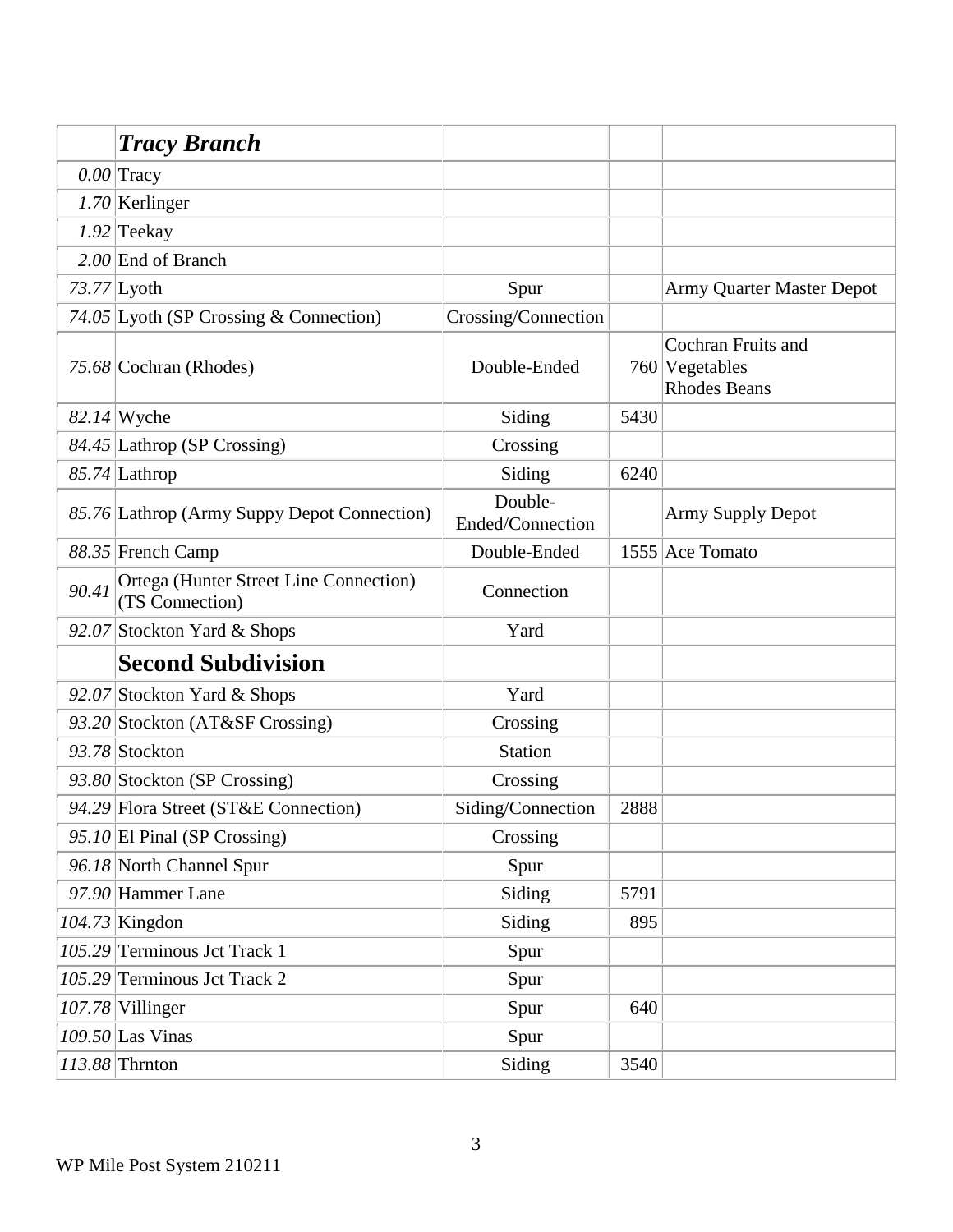|                | $118.50$ Glannvale                            | Spur               | 625  |                                 |
|----------------|-----------------------------------------------|--------------------|------|---------------------------------|
|                | 121.88 Phillips                               | Siding             | 6150 |                                 |
|                | $127.20$ Albert                               | Spur               |      |                                 |
|                | $132.39$ Pollock                              | Siding             | 4815 |                                 |
|                | $134.43$ Cordova                              | Siding/Spur        |      | <b>Campbell Soup Company</b>    |
|                | 136.50 South Sacramento Yard & Shops          | Yard               |      |                                 |
|                | 138.00 "R" Street Line (SP Crossing)          | Spur/Crossing      |      |                                 |
|                | $138.63$ Sacramento                           | Station            |      |                                 |
|                | 139.50 Haggin (SN Connection) (SP Connection) | Connection         |      |                                 |
|                | $140.71$ Globe (SN Connection)                | Connection         |      |                                 |
|                | $143.60$ Del Paso                             | Siding             | 6145 |                                 |
|                | $146.56$ Bombay                               | Spur               | 835  |                                 |
|                | 152.50 Sankey (SN Crossing & Connection)      | Connection         |      |                                 |
|                | 156.52 Pleasant Grove                         | Siding             | 6145 |                                 |
|                | 161.68 Trowbridge                             | Spur               | 1305 |                                 |
|                | 172.85 Mounkes (East Arboga)                  | Siding             | 7280 |                                 |
|                | 175.63 Cleveland (SN Connection)              | Connection         |      |                                 |
|                | 178.78 Marysville (SN Connection)             | Station/Connection | 5090 |                                 |
|                | $179.60$ SP Connection                        | Connection         |      |                                 |
|                | 180.19 Binney Jct. (SP Crossing)              | Crossing           |      |                                 |
|                | $180.42$ SP Connection                        | Connection         |      |                                 |
|                | 186.00 Tambo                                  |                    |      |                                 |
| 192.95 Craig   |                                               | Siding             | 6155 |                                 |
|                | 198.77 Vista Robles                           | Spur               | 1605 |                                 |
|                | 201.06 Permaneer                              | Spur               |      |                                 |
|                | $204.10$ SP Connection                        | Connection         |      |                                 |
|                | 202.89 Oroville Yard                          | Yard/"Y"           |      | <b>Adelaide Spur Connection</b> |
|                | <b>Third Subdivision</b>                      |                    |      |                                 |
|                | 202.89 Oroville Yard                          | Yard/"Y"           |      |                                 |
|                | 204.10 SP Connection                          | Connection         |      |                                 |
|                | $205.06$ Oroville                             | Station/Siding     | 4685 |                                 |
|                | $210.40$ Zephyr                               | Spur               |      |                                 |
|                | $213.85$ Kramm                                | Siding             | 6285 |                                 |
| $220.01$ Elsey |                                               | Siding             | 6385 |                                 |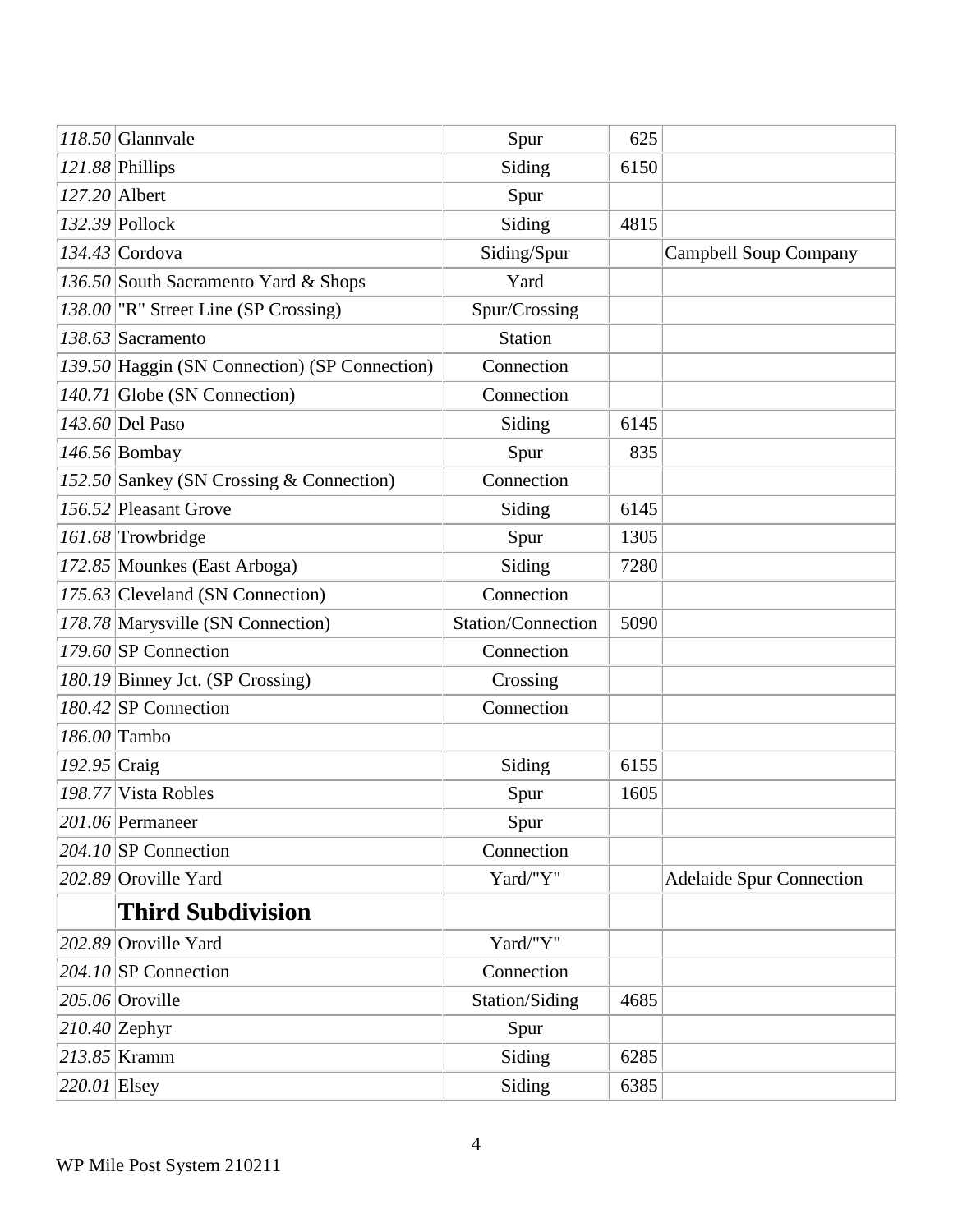|                 | 224.66 Tunnel 4           | Tunnel       | 2410 |                          |
|-----------------|---------------------------|--------------|------|--------------------------|
| $226.03$ James  |                           | Siding       | 6515 |                          |
|                 | 226.95 West Branch Bridge | Feature      |      |                          |
|                 | $227.34$ Tunnel 5         | Tunnel       | 2922 |                          |
|                 | $228.14$ Tunnel 6         | Tunnel       | 2583 |                          |
|                 | $229.54$ Tunnel 7         | Tunnel       | 4406 |                          |
|                 | 230.39 Dark Canyon Bridge | Feature      |      |                          |
|                 | $230.45$ Tunnel 8         | Tunnel       | 8856 |                          |
|                 | 232.11 North Fork Bridge  | Feature      | 943  |                          |
| 232.36 Intake   |                           | Spur         |      |                          |
| 234.86 Poe      |                           | Siding       | 6935 |                          |
| $236.10$ Jarbo  |                           | Double-Ended |      |                          |
|                 | $236.37$ Tunnel 9         | Tunnel       | 552  |                          |
|                 | 237.01 Tunnel 10          | Tunnel       | 232  |                          |
|                 | 237.33 Tunnel 11          | Tunnel       | 224  |                          |
|                 | $237.69$ Tunnel 12        | Tunnel       | 51   |                          |
| 239.48 Pulga    |                           | Siding       | 5975 |                          |
| $243.50$ Cresta |                           |              |      |                          |
|                 | 244.92 Tunnel 13          | Tunnel       | 196  |                          |
|                 | $246.09$ Grizzly          | Spur         | 525  |                          |
|                 | $246.25$ Tunnel 14        | Tunnel       | 256  |                          |
| $247.55$ Merlin |                           | Siding       | 4065 |                          |
|                 | 248.67 Rock Creek Trestle | Feature      |      |                          |
|                 | 249.22 Rock Creek         | Spur         |      | 900 P. G. & E.           |
|                 | 250.10 Tunnel 15          | Tunnel       | 3118 |                          |
| $253.12$ Tobin  |                           | Siding       |      | $2780$ Rock Pit (? year) |
|                 | $255.59$ Camp Rodgers     | Siding       |      | 6740 P.G. & E.           |
| 256.80 Dalite   |                           | Spur         |      |                          |
|                 | 257.43 Tunnel 16          | Tunnel       | 800  |                          |
|                 | 257.85 Tunnel 17          | Tunnel       | 325  |                          |
|                 | 258.08 Tunnel 18          | Tunnel       | 150  |                          |
|                 | 258.16 Tunnel 19          | Tunnel       | 164  |                          |
|                 | 258.32 Tunnel 20          | Tunnel       | 292  |                          |
|                 | $258.85$ Tunnel 21        | Tunnel       | 405  |                          |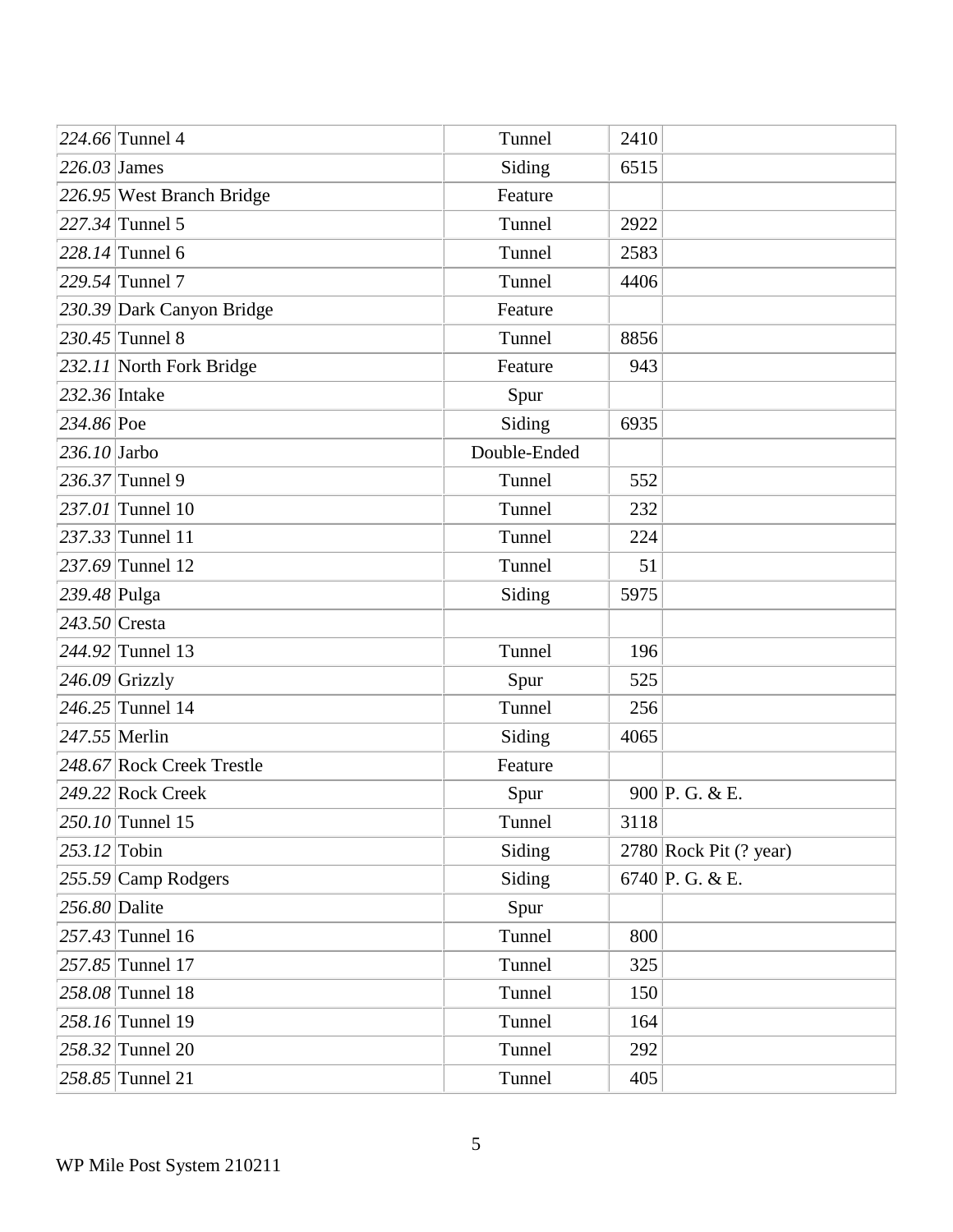|              | 259.55 Tunnel 22                              | Tunnel       | 306  |                                                     |
|--------------|-----------------------------------------------|--------------|------|-----------------------------------------------------|
|              | 260.13 Belden                                 | Siding       |      | 4655 P.G. & E.                                      |
|              | 262.87 Tunnel 23                              | Tunnel       | 1258 |                                                     |
|              | 263.89 Tunnel 24                              | Tunnel       | 616  |                                                     |
|              | $264.60$ Rich Bar                             |              |      |                                                     |
|              | $265.20$ Tunnel 25                            | Tunnel       | 186  |                                                     |
|              | $270.55$ Virgilia                             | Siding       | 9810 |                                                     |
|              | 271.58 Tunnel 26                              | Tunnel       | 438  |                                                     |
|              | $272.57$ Gray's Flat                          | Spur         |      | 3205 Lumber Mill (? year & name)                    |
| 273.80 Twain |                                               | Siding       |      | 4230 Lumber Mill (? year & name)                    |
|              | 277.31 Paxton                                 | Siding       | 4180 | old connection with Indian<br><b>Creek Railroad</b> |
|              | 278.31 Tunnel 27                              | Tunnel       | 364  |                                                     |
|              | 278.96 Tunnel 28                              | Tunnel       | 609  |                                                     |
|              | 279.19 Tunnel 29                              | Tunnel       | 588  |                                                     |
|              | 279.55 Tunnel 30                              | Tunnel       | 538  |                                                     |
|              | 280.08 Tunnel 31                              | Tunnel       | 687  |                                                     |
|              | 280.37 Tunnel 32                              | Tunnel       | 595  |                                                     |
|              | 280.51 Spanish Creek Trestle (Keddie "Y")     | Feature      |      |                                                     |
|              | <b>Start of Fourth Subdivision</b>            |              |      |                                                     |
|              | 281.49 Keddie -                               | Station/Yard |      |                                                     |
|              | 283.06 Tunnel 33                              | Tunnel       | 1271 |                                                     |
|              | 283.71 Tunnel 34                              | Tunnel       | 305  |                                                     |
|              | 287.88 Quincy Junction (Quincy RR Connection) | Siding       | 3790 | Sierra Pacific Industries<br>Lumber Mill            |
|              | 288.76 Chandler Creek Trestle                 | Feature      |      |                                                     |
|              | $292.60$ Massack                              |              |      |                                                     |
|              | $294.92$ Williams Loop                        | Feature      |      |                                                     |
|              | $296.35$ Spring Garden                        | Siding       |      | 4630 Mine (?year and name)                          |
|              | 297.18 Tunnel 35                              | Tunnel       | 7344 |                                                     |
| 301.92 Sloat |                                               | Siding       |      | 7870 Lumber Mill (? year & name)                    |
|              | $305.40$ Two Rivers                           |              |      |                                                     |
|              | 310.43 Blairsden                              | Siding       |      | 4830 Lumber Mill (? year & name)                    |
|              | 314.36 Clio Viaduct                           | Feature      |      |                                                     |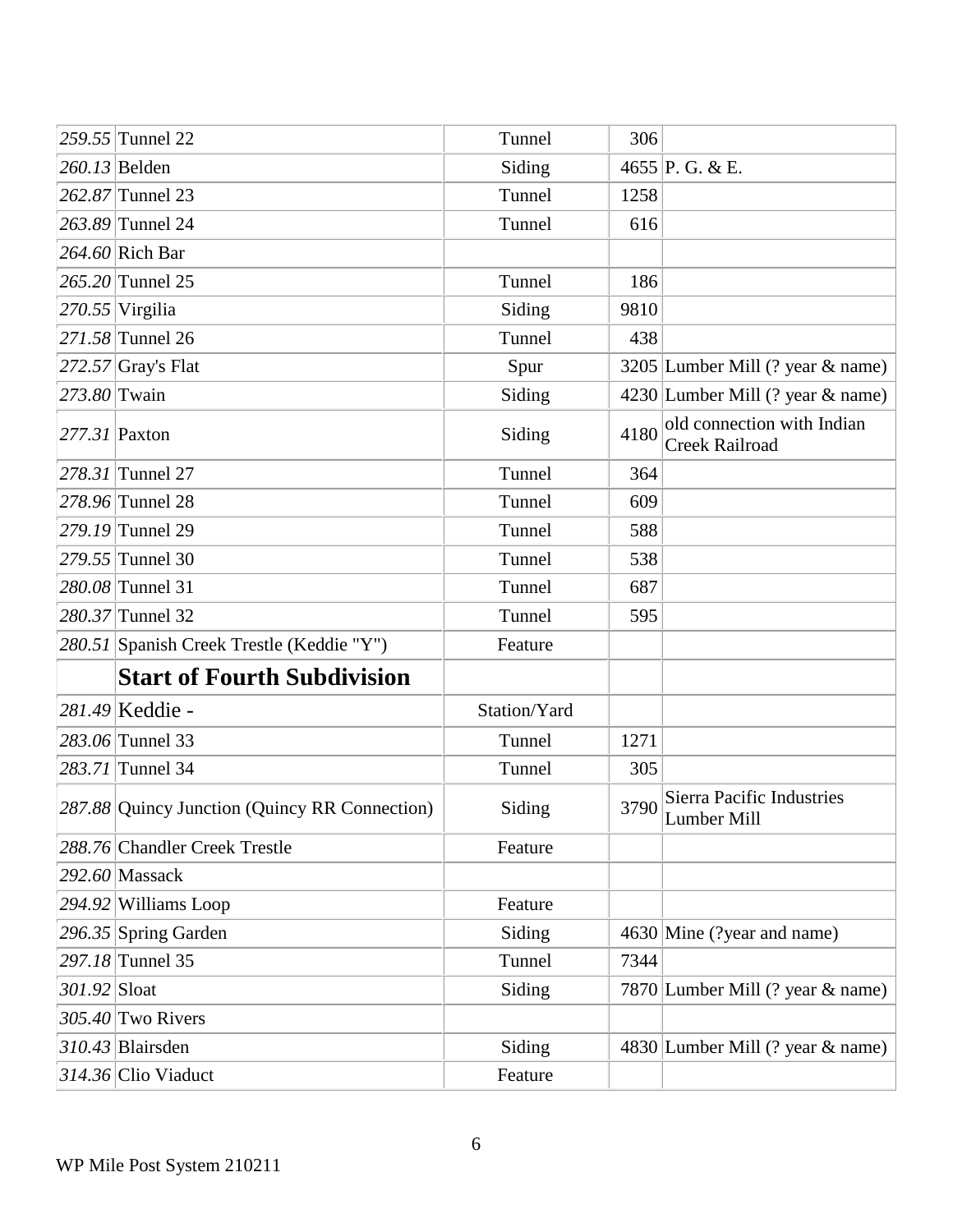|              | 316.00 Tunnel 36                                       | Tunnel       | 763  |                                                  |
|--------------|--------------------------------------------------------|--------------|------|--------------------------------------------------|
| 318.72 Mabie |                                                        | Siding       |      | 4155 Lumber Mill (? year & name)                 |
|              | 321.39 Portola                                         | Station/Yard |      |                                                  |
|              | <b>Fourth Subdivision (N. C. E.)</b>                   |              |      |                                                  |
|              | $0.00$ Keddie                                          | Station/Yard |      |                                                  |
|              | $0.00$ Tunnel 1                                        | Tunnel       | 686  |                                                  |
|              | $0.97$ Tunnel 2                                        | Tunnel       | 588  |                                                  |
|              | $2.61$ Tunnel 3                                        | Tunnel       | 621  |                                                  |
|              | 2.95 Indian Creek                                      | Spur         | 781  |                                                  |
|              | $3.39$ Tunnel 4                                        | Tunnel       | 470  |                                                  |
|              | $3.71$ Tunnel 5                                        | Tunnel       | 279  |                                                  |
|              | $6.18$ Moccasin                                        | Siding       | 4240 |                                                  |
|              | $6.61$ Crescent Mills                                  | Spur         |      | 620 Louisiana Pacific lumber mill                |
|              | $13.90$ Cheney                                         | Spur         |      |                                                  |
|              | $13.90$ Cheney (South)                                 | Double-Ended |      |                                                  |
|              | $14.66$ Greenville                                     | Siding       | 4236 |                                                  |
| $15.50$ Box  |                                                        | Spur         |      |                                                  |
|              | $21.03$ Tunnel 6                                       | Tunnel       | 1103 |                                                  |
|              | $25.71$ Almanor                                        | Siding/"Y"   | 7242 |                                                  |
|              | $32.40$ Lassen View                                    |              |      | location of old siding                           |
| 35.23        | Clear Creek Jct. (Almanor RR Connection<br>to Chester) | Connection   |      | Collins Pine Co lumber mill                      |
|              | $39.35$ Westwood                                       | Siding/"Y"   | 4388 | site of Red River Lumber<br>Company              |
|              | $43.52$ Mason                                          |              |      | old connection with SP RR<br><b>Branch</b>       |
|              | 44.13 Robbers Creek                                    | Siding       | 4236 |                                                  |
|              | $52.50$ Norvell                                        |              |      |                                                  |
|              | 62.87 Lodgepole                                        | Siding       | 4235 |                                                  |
|              | $70.07$ Poison Lake                                    | Spur         | 301  | Jersey Spur / Ellington<br><b>Lumber Company</b> |
|              | $76.48$ Halls Flat                                     | Siding/"Y"   | 6756 |                                                  |
|              | $84.20$ Jellico                                        |              |      |                                                  |
|              | $90.20$ Willow Springs                                 |              |      |                                                  |
|              | 94.83 Little Valley                                    | Siding       | 4251 |                                                  |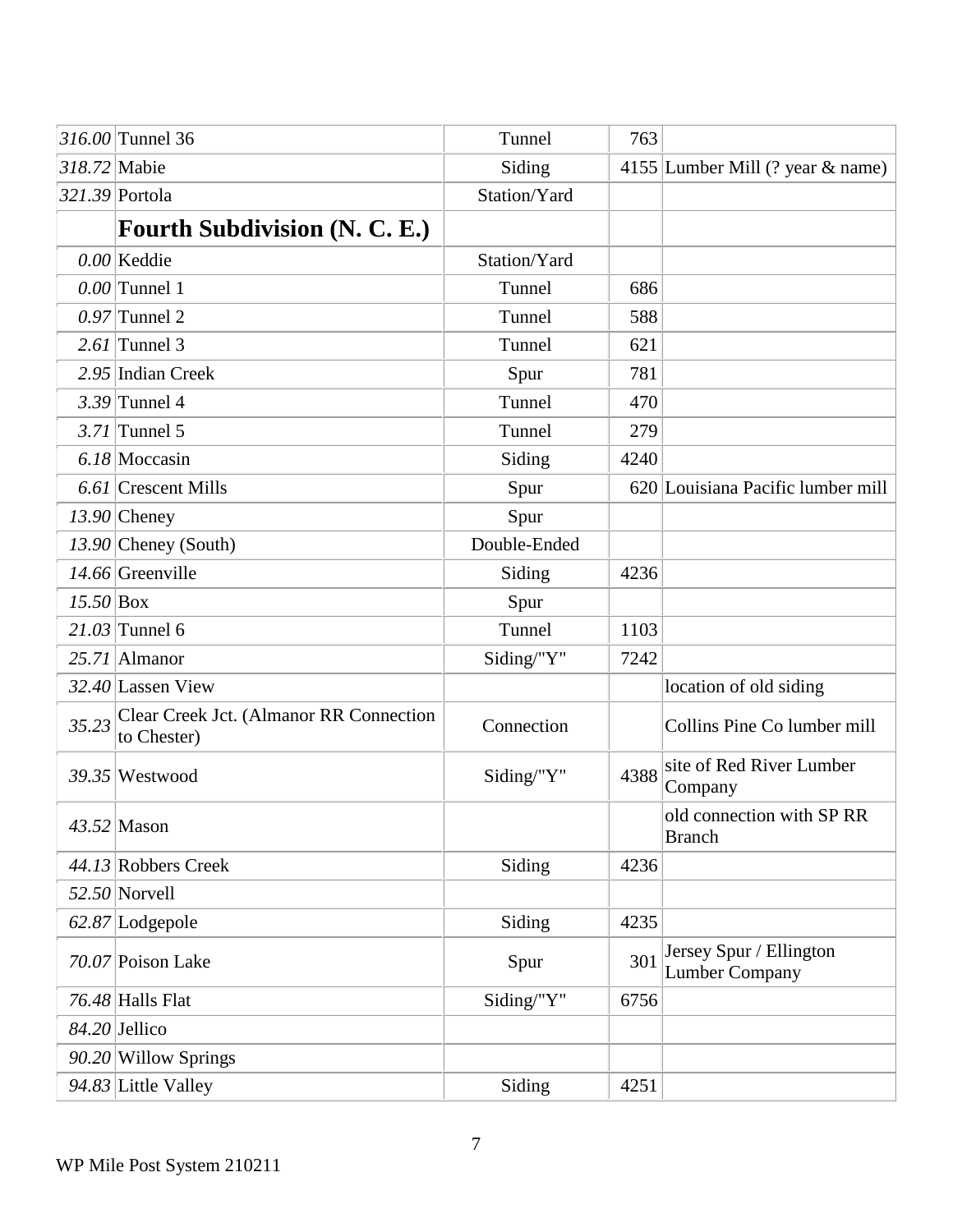|                   | 95.40 Little Valley Lumber Co Spur            | Spur              |      | Little Valley Lumber Co<br>(Indian Head Lumber Co) |
|-------------------|-----------------------------------------------|-------------------|------|----------------------------------------------------|
| 100.95 Dixie      |                                               |                   |      |                                                    |
|                   | $108.39$ Pit River                            | Feature           |      |                                                    |
|                   | 111.81 Bieber - End of WP Ownership           |                   |      |                                                    |
| <b>GN</b><br>90.0 | Bieber                                        | Yard              |      |                                                    |
|                   | <b>Fifth Subdivision</b>                      |                   |      |                                                    |
|                   | 321.39 Portola                                | Station/Yard      |      |                                                    |
|                   | 327.49 Hawley - Loyalton Branch Connection    | Siding            | 5770 | old connection with the<br>Feather River Lumber Co |
|                   | <b>Loyalton Branch</b>                        |                   |      |                                                    |
|                   | $0.00$ Hawley                                 |                   |      |                                                    |
| 11.34             |                                               | Siding            | 1554 |                                                    |
|                   | $11.88$ Loyalton                              | Yard              |      | <b>Sierra Pacific Industries</b><br>lumber mill    |
|                   | $12.34$ End of Branch                         |                   |      |                                                    |
|                   | 339.10 Chilcoot                               | Siding            | 6245 |                                                    |
|                   | 340.34 Tunnel 37                              | Tunnel            | 6002 |                                                    |
|                   | 341.61 Reno Junction - Reno Branch Connection | Junction/Siding   | 3322 |                                                    |
|                   | <b>Reno Branch</b>                            |                   |      |                                                    |
|                   | $0.00$ Reno Junction                          |                   |      |                                                    |
|                   | $10.09$ Peavine                               | Siding            |      | 480 Propane Distributor                            |
|                   | 11.04 California/Nevada State Line            | <b>State Line</b> |      |                                                    |
|                   | $16.20$ Copperfield                           |                   |      |                                                    |
|                   | $18.75$ Anderson                              | Siding            | 1230 |                                                    |
|                   | 21.30 Martin (Stead Spur Connection)          | Siding/Spur       | 1030 | JC Penney Warehouse<br><b>Donnely Printing</b>     |
|                   | $23.37$ Panther                               | <b>Spurs</b>      |      | 9999 Propane Distributors (2)                      |
|                   | $23.50$ Ransome                               | Siding/Spurs      | 195  |                                                    |
|                   | 28.50 North Reno (Parr Yard)                  | Siding/Yard       |      | 1200 Container Facility                            |
|                   | $30.30$ Constock                              | Siding            | 630  |                                                    |
|                   | 30.60 Sierra Pacific                          | Spur              |      |                                                    |
|                   | 30.70 Vaughn Mill No 1                        | Spur              |      |                                                    |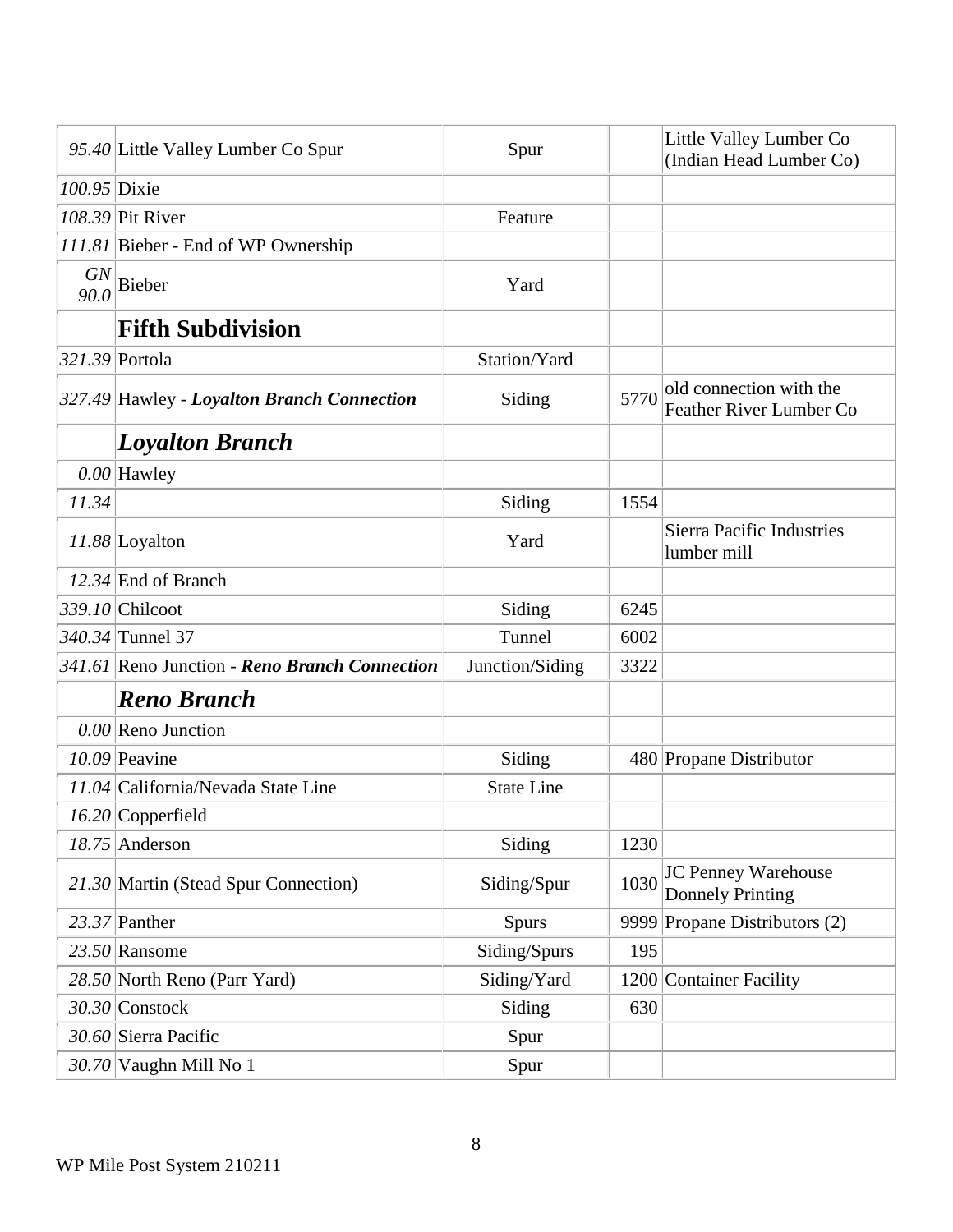|                 | $31.20$ Vaughn Mill No 2                       | Spur               |      |                                           |
|-----------------|------------------------------------------------|--------------------|------|-------------------------------------------|
|                 | $31.42$ Rocky Mount No 1                       | Spur               |      |                                           |
|                 | 31.57 Rocky Mount No 2                         | Spur               |      |                                           |
| $33.10$ Reno    |                                                | Yard               |      |                                           |
|                 | 33.11 End of WP Trackage (SP Connection)       | Connection         |      |                                           |
| $345.59$ Scotts |                                                | Siding             | 6125 |                                           |
| 349.11 Pozla    |                                                |                    |      |                                           |
|                 | 352.20 Red Rock                                | Spur               | 1025 |                                           |
| $362.55$ Doyle  |                                                | Siding             | 6365 |                                           |
| 371.69          | Herlong (Sierra Ordinance Depot<br>Connection) | Station/Siding     |      | 4190 Sierra Ordinance Depot               |
|                 | 378.34 California/Nevada State Line (Calneva)  | <b>State Line</b>  |      |                                           |
|                 | 383.55 Flanigan                                | Siding             | 6160 | Beginning of SP shared<br>trackage rights |
| 384.40          | SP Modoc Line Connection to Klamath<br>Falls   | Connection         |      |                                           |
|                 | 393.75 Sand Pass                               | Siding             | 6160 |                                           |
| 404.73 Sano     |                                                | Siding             | 6150 |                                           |
|                 | $416.36$ Reynard                               | Siding             | 5645 |                                           |
| 430.90 Phil     |                                                | Siding             | 6160 |                                           |
|                 | 437.94 Gerlach (US Gypsum Co RR Connection)    | Station/Siding/"Y" | 6285 |                                           |
| $451.22$ Trego  |                                                | Siding             | 6145 |                                           |
|                 | $461.26$ Cholona                               | Siding             | 6150 |                                           |
|                 | $470.57$ Ronda                                 | Siding             | 6155 |                                           |
|                 | $474.52$ Sulphur                               | Spur               | 2070 |                                           |
| 479.38 Floka    |                                                | Siding             | 6165 |                                           |
|                 | $487.59$ Antelope                              | Siding             | 6155 |                                           |
| $496.60$ Jungo  |                                                | Siding             | 6160 |                                           |
|                 | $508.55$ Gaskell                               | Siding             | 6145 |                                           |
|                 | 519.15 Raglan                                  | Siding             | 6145 |                                           |
|                 | 532.27 Winnemucca                              | Station/Yard/"Y"   |      |                                           |
|                 | <b>Sixth Subdivision</b>                       |                    |      |                                           |
|                 | 532.27 Winnemucca                              | Station/Yard/"Y"   |      |                                           |
|                 | 535.50 Weso (SP Connection)                    | Connection         |      | End of SP shared trackage<br>rights       |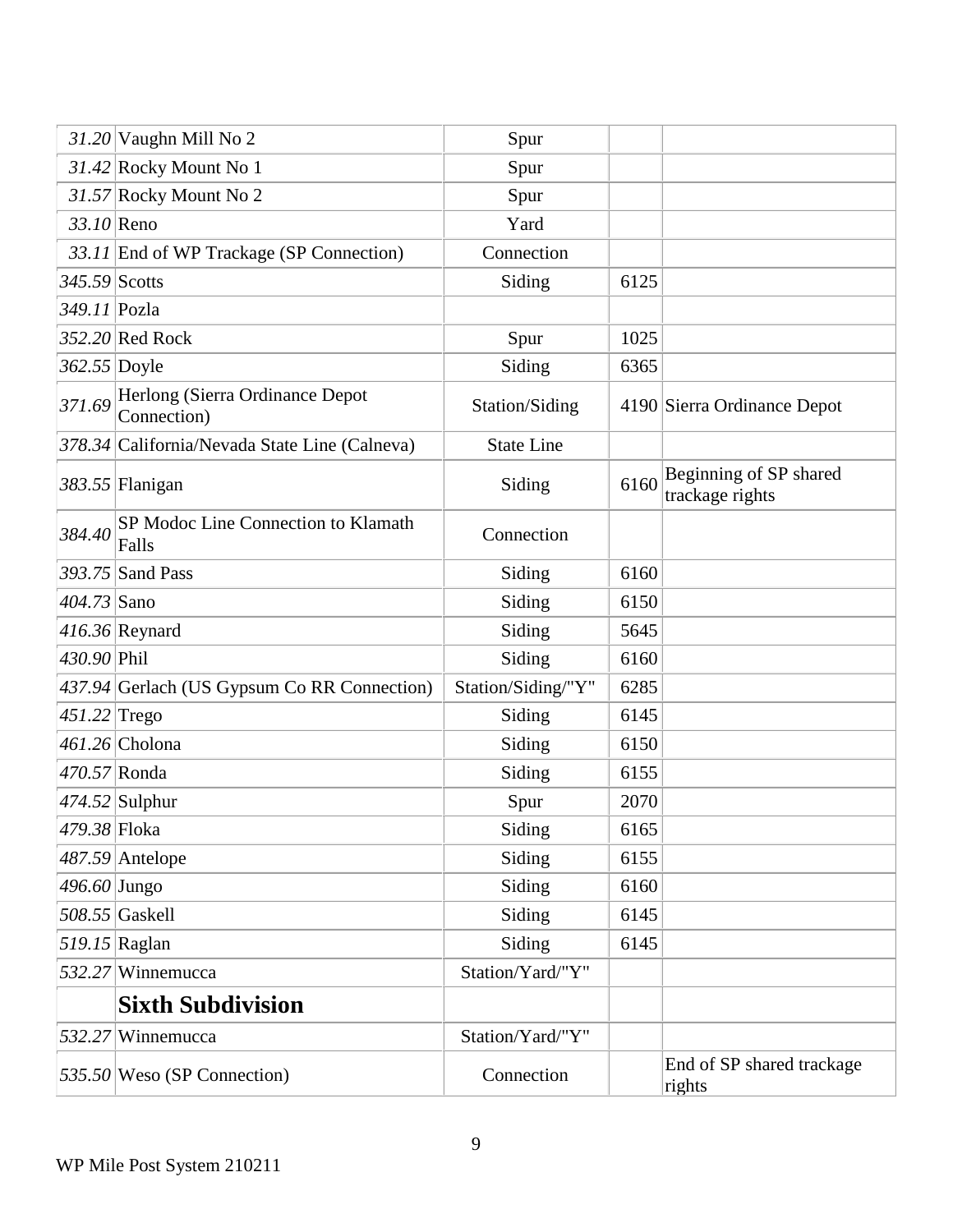|                 |                                    |                  |      | Beginning of SP paired<br>trackage |
|-----------------|------------------------------------|------------------|------|------------------------------------|
|                 | 548.18 Golconda                    | Siding           | 6260 |                                    |
|                 | 553.80 Preble (SP Connection)      | Connection       |      |                                    |
|                 | $562.97$ Red House                 | Siding           | 5375 |                                    |
|                 | 570.27 Knight                      | Spur             | 315  |                                    |
|                 | $575.45$ Ellison                   | Siding           | 6265 |                                    |
|                 | 582.52 Russell                     | Spur             | 340  |                                    |
|                 | 589.10 North Battle Mountain       |                  |      |                                    |
|                 | 590.73 Rennox                      | Siding           | 5950 |                                    |
|                 | $592.10$ Jenkins                   | Spur             |      |                                    |
|                 | $600.64$ Kampos                    | Siding           | 6250 |                                    |
|                 | $609.56$ Dunphy                    | Siding           | 5490 |                                    |
|                 | 619.47 Beowawe (SP Connection)     | Siding           | 6000 |                                    |
| $626.91$ Cluro  |                                    | Siding           | 5445 |                                    |
|                 | 630.57 Barth (SP Connection)       | Connection       |      |                                    |
|                 | 631.79 Duggan                      | Spur             | 1015 |                                    |
|                 | $635.37$ Tunnel 39                 | Tunnel           | 1060 |                                    |
|                 | $636.20$ Palisade                  |                  |      |                                    |
|                 | 636.80 Tunnel 40                   | Tunnel           | 322  |                                    |
|                 | 643.41 West Carlin (SP Connection) | Connection       |      |                                    |
| $644.62$ Carlin |                                    | Spur             | 2120 |                                    |
|                 | 646.00 East Carlin (SP Connection) | Connection       |      |                                    |
|                 | $649.24$ Tunnel 41                 | Tunnel           | 2342 |                                    |
| 650.10 Tonka    |                                    | Spur             | 1245 |                                    |
|                 | 650.71 Tunnel 42                   | Tunnel           | 1072 |                                    |
|                 | $656.97$ Hunter                    | Spur             | 6065 |                                    |
|                 | $665.42$ Elko (SP Connection)      | Station/Yard/"Y" |      |                                    |
|                 | <b>Seventh Subdivision</b>         |                  |      |                                    |
|                 | 665.42 Elko (SP Connection)        | Station/Yard/"Y" |      |                                    |
|                 | 683.10 SP Connection               | Connection       |      |                                    |
|                 | 683.28 Elburz                      | Siding           | 5840 |                                    |
| 699.79 Deeth    |                                    | Siding           | 5765 |                                    |
|                 | $701.02$ SP Connection             | Connection       |      |                                    |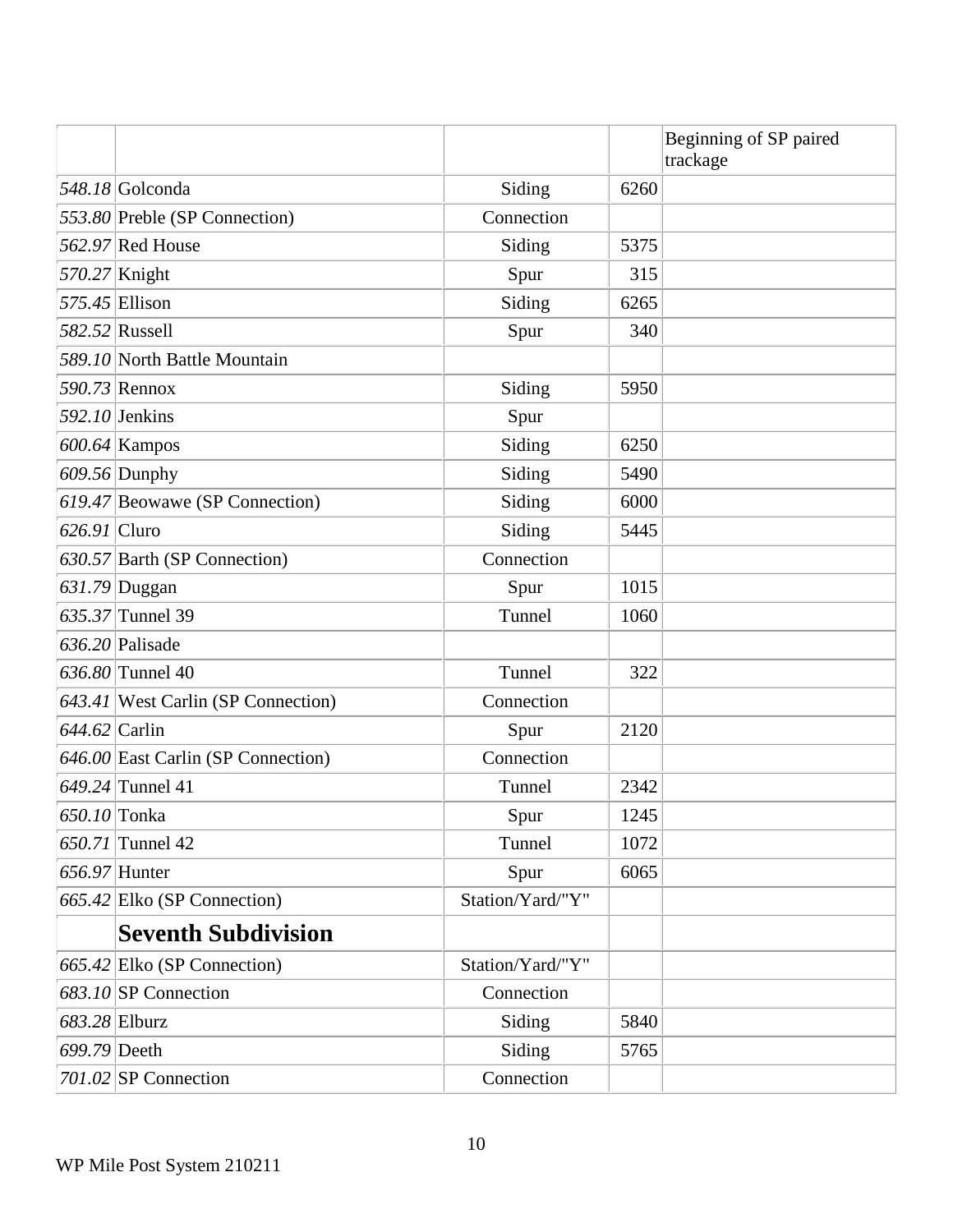|                | 708.75 Tulasco                                      | Spur              | 1025 |                                                                   |
|----------------|-----------------------------------------------------|-------------------|------|-------------------------------------------------------------------|
|                | 713.57 Alazon (SP Connection)                       | Connection        |      | End of SP paired trackage                                         |
| 717.71         | Wells (Oregon Short Line (UP)<br>Connection)        | Siding/Connection | 6195 |                                                                   |
| 728.07 Ruby    |                                                     | Siding            | 6120 |                                                                   |
| 733.25 Tobar   |                                                     | Double-Ended      | 815  |                                                                   |
|                | $738.92$ Ventosa                                    | Siding            | 6160 |                                                                   |
|                | $747.23$ Spruce                                     | Siding/"Y"        | 6150 |                                                                   |
|                | $753.69$ Tunnel 43                                  | Tunnel            | 5676 |                                                                   |
| 757.63 Sage    |                                                     | Siding            | 6180 |                                                                   |
|                | 765.90 Nevada Northern RR Crossing                  | Crossing          |      |                                                                   |
| 766.43         | Shafter (Nevada Northern RR<br>Connection           | Siding/Connection | 6195 |                                                                   |
|                | $772.48$ Silver Zone                                | Siding            | 6160 |                                                                   |
|                | $779.00$ Arnolds Loop                               | Feature           |      |                                                                   |
|                | $780.96$ Clifside                                   | Siding            | 6140 |                                                                   |
| 788.94 Pilot   |                                                     | Siding            | 6150 |                                                                   |
| 798.62 Ola     |                                                     | Siding            | 6140 |                                                                   |
|                | 805.56 Nevada/Utah State Line                       | <b>State Line</b> |      |                                                                   |
|                | $806.34$ Wendover                                   | Station/Yard/"Y"  |      | old connection with Deep<br>Creek RR to Gold Hill (1916-<br>1939) |
|                | <b>Eighth Subdivision</b>                           |                   |      |                                                                   |
|                | $806.34$ Wendover                                   | Station/Yard/"Y"  |      |                                                                   |
|                | 808.69 Blair Spur                                   | Spur              | 4070 |                                                                   |
|                | $811.63$ Silsbee                                    | Spur              |      | 2285 Utah Salt Spur                                               |
|                | $815.42$ Salduro                                    | Siding            | 6140 |                                                                   |
|                | $825.16$ Arinosa                                    | Siding            | 6140 |                                                                   |
| 834.90 Barro   |                                                     | Siding            | 6160 |                                                                   |
|                | $845.16$ Knolls                                     | Siding            | 6150 |                                                                   |
| $854.20$ Clive |                                                     | Siding            | 6160 |                                                                   |
|                | $861.50$ Aragonite                                  | Spur              | 440  |                                                                   |
| 866.14 Low     |                                                     | Siding            | 6145 |                                                                   |
| 870.80         | Marblehead - Marblehead Branch<br><b>Connection</b> | Double-Ended/Spur | 1735 |                                                                   |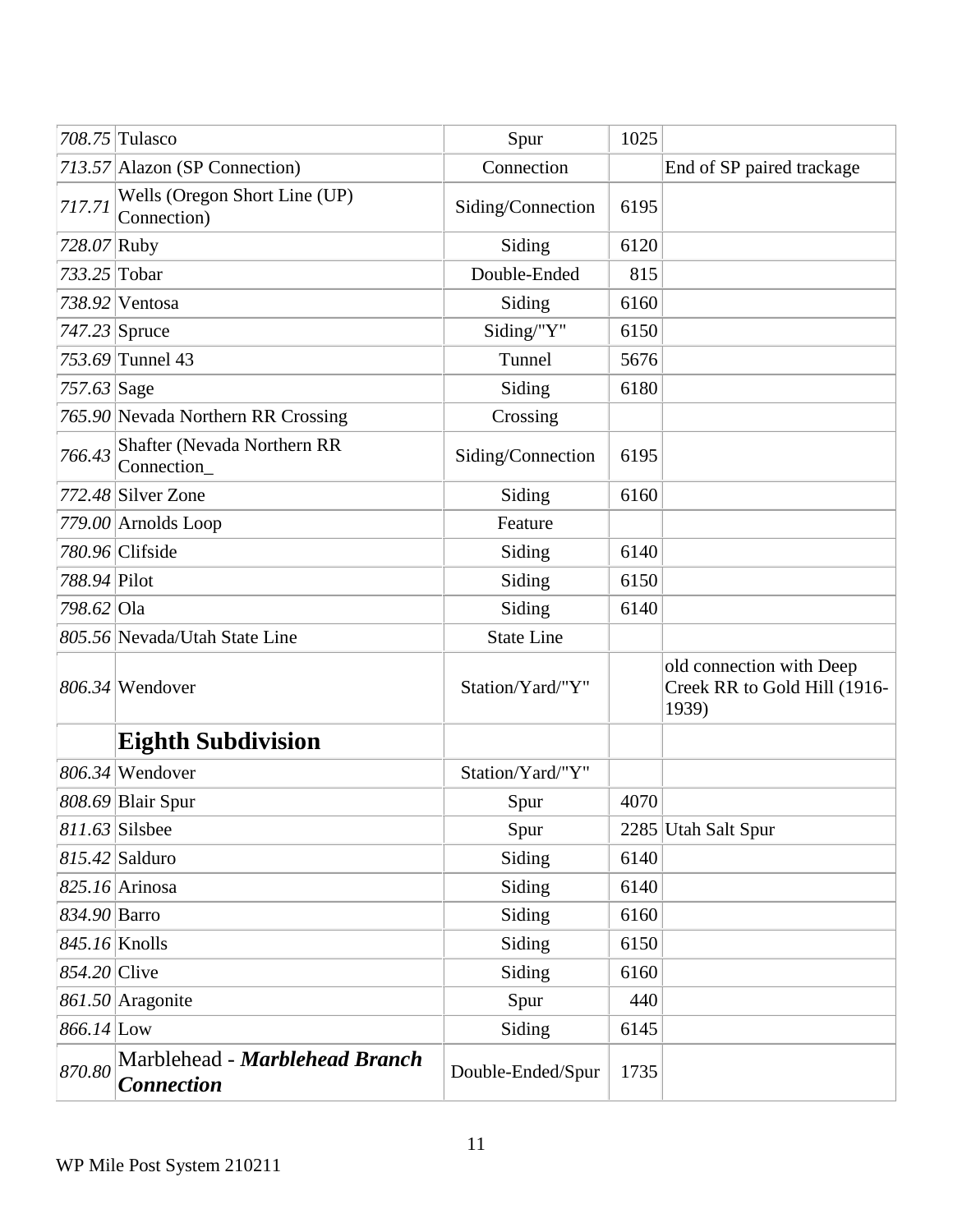|              | 878.57 Delle - Delle Branch Connection                    | Siding                      | 8080 |                                 |
|--------------|-----------------------------------------------------------|-----------------------------|------|---------------------------------|
|              |                                                           |                             |      |                                 |
|              | Delle Branch                                              |                             |      |                                 |
|              | $0.00$ Delle                                              |                             |      |                                 |
|              | $10.60$ Rowley                                            | Siding                      | 3380 |                                 |
|              | $11.15$ End of Branch                                     |                             |      |                                 |
|              | 885.77 Timpie                                             | Double-Ended                | 3600 |                                 |
| 892.90       | Ellerbeck - Ellerbeck Branch<br><b>Connection</b>         | Connection                  |      |                                 |
|              | <b>Ellerbeck Branch</b>                                   |                             |      |                                 |
|              | $0.00$ Ellerbeck                                          |                             |      |                                 |
|              | $0.85$ USS&R Spur                                         | Spur                        |      |                                 |
| 2.679        | Dolomite Junction (HB of left leg of "Y"<br>to "K" Line)  | Junction/"Y"                |      |                                 |
| 2.858        | Dolomite Junction (HB of right leg of "Y"<br>to "K" Line) | Junction/"Y"                |      |                                 |
|              | $0.177$ Dolomite (HB of "Y" on "K" Line)                  | Junction/"Y"                |      |                                 |
|              | $0.187$ Dolomite ("K" Line)                               | Siding                      | 135  |                                 |
|              | $2.006$ End of "K" Line                                   |                             |      |                                 |
|              | $3.14$ Flux                                               | Siding/Spur                 | 1965 |                                 |
|              | 3.60 End of Branch                                        |                             |      |                                 |
| 893.37 Solar |                                                           | Spur                        |      | Solar Salt Company              |
|              | 897.14 Burmester - Warner Branch Connection               | Siding                      | 6165 |                                 |
|              | <b>Warner Branch</b>                                      |                             |      |                                 |
|              | $00.00$ Burmester                                         |                             |      |                                 |
|              | 7.00 Marshall                                             | Siding                      | 1255 |                                 |
|              | 13.47 Tooele Ordinance Connection                         | Spur                        |      | Tooele Army Depot<br>Connection |
|              | $15.08$ Warner                                            | Siding/"Y"                  | 3695 |                                 |
| 15.52        | <b>End of WP Ownership (UP</b><br>Connection)             |                             |      |                                 |
|              | 906.30 Lakepoint                                          | Spur                        |      | 5030 Leslie Salt Spur           |
| 907.80 Lago  |                                                           | Double-Ended                |      |                                 |
|              | 911.73 Garfield Pit (UP Connection - Smelter)             | Double-<br>Ended/Connection | 3395 |                                 |